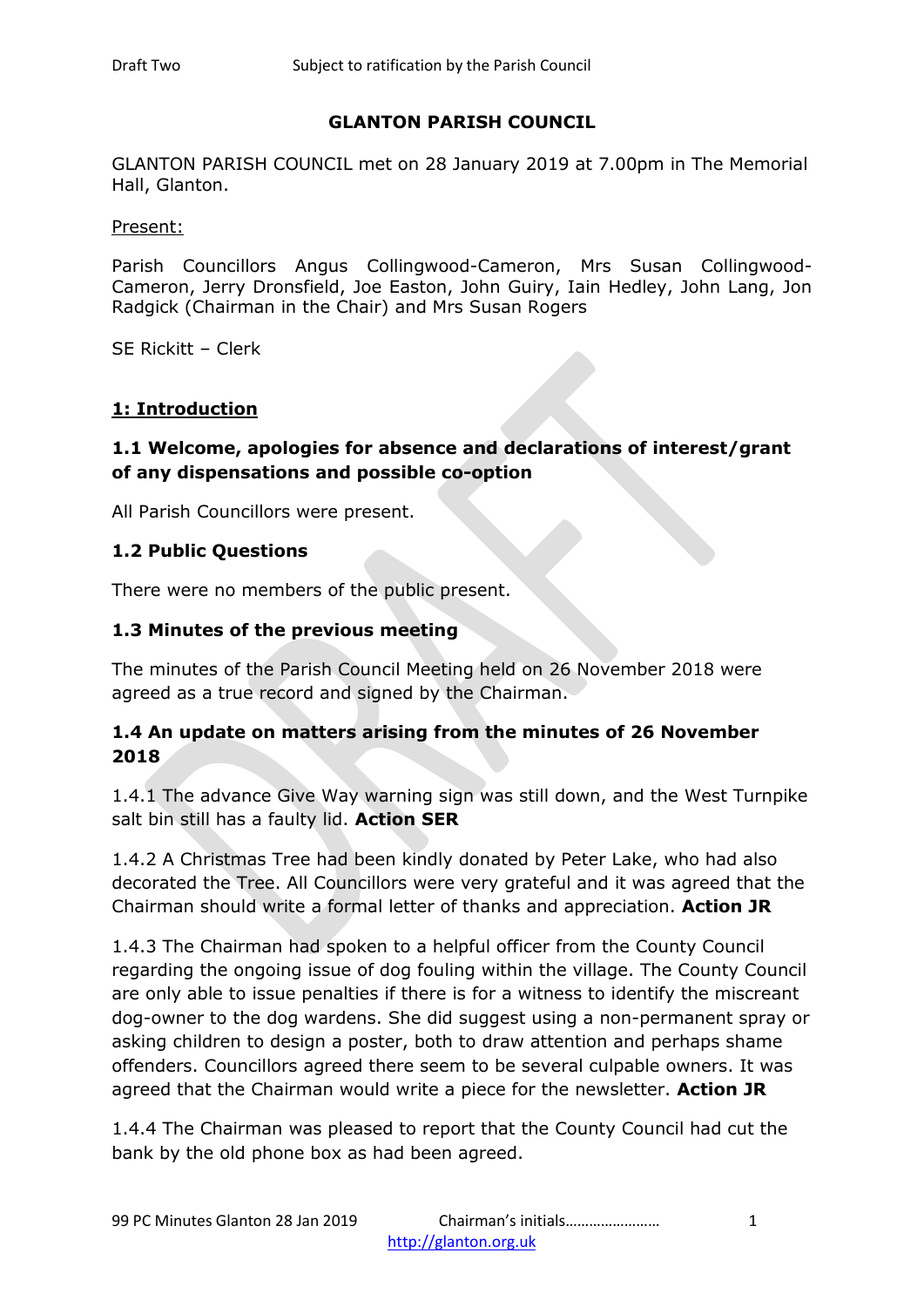1.4.5 The Council was advised that Mike Paice is to leave the village. He was thanked not only for looking after the two planters on West Turnpike, but also for his work on other areas within the village. Councillors appreciated his work and agreed that the Chairman should write to formally express their gratitude. **Action JR** 

# **2: Items for discussion and potential decisions**

# **2.1 Reports from the County Councillor and the Police**

No reports had been received by the time of the meeting.

# **2.2 Planning**

2.2.1 There were no current applications to consider

2.2.2 The draft Northumberland Local Plan had been delivered to the Clerk that day. It is a formal stage prior to the draft becoming examined by an inspector for "soundness".

# **2.3 A Fingerpost Sign**

There was no further information to report and Councillor Mrs Susan Rogers agreed to see if progress can be made. **Action SueR**

# **3: Items for Information**

# **3.1 Forthcoming Village activities**

There was to be a Race Night in the Memorial hall on Friday 8 February 2019, the money raised being divided between the Show and the Hall.

# **3.2 Details of any meetings attended by Councillors or the clerk**

3.2.1 The Chairman reported attending a meeting to consider the future of the clock on the URC Church. At the present time it requires manually winding each week. It was estimated that it would cost  $£10,000$  to automate and fund-raising is in hand. The real issue was the declining numbers in the congregation with the potential for the Church to close and be sold.

3.2.2 The Church is a listed building, which includes its interior, and any sale may well be problematic.

3.2.3 The fund-raising group are tentatively considering approaching the URC to see if there may be the potential for a right of access to be given to the Parish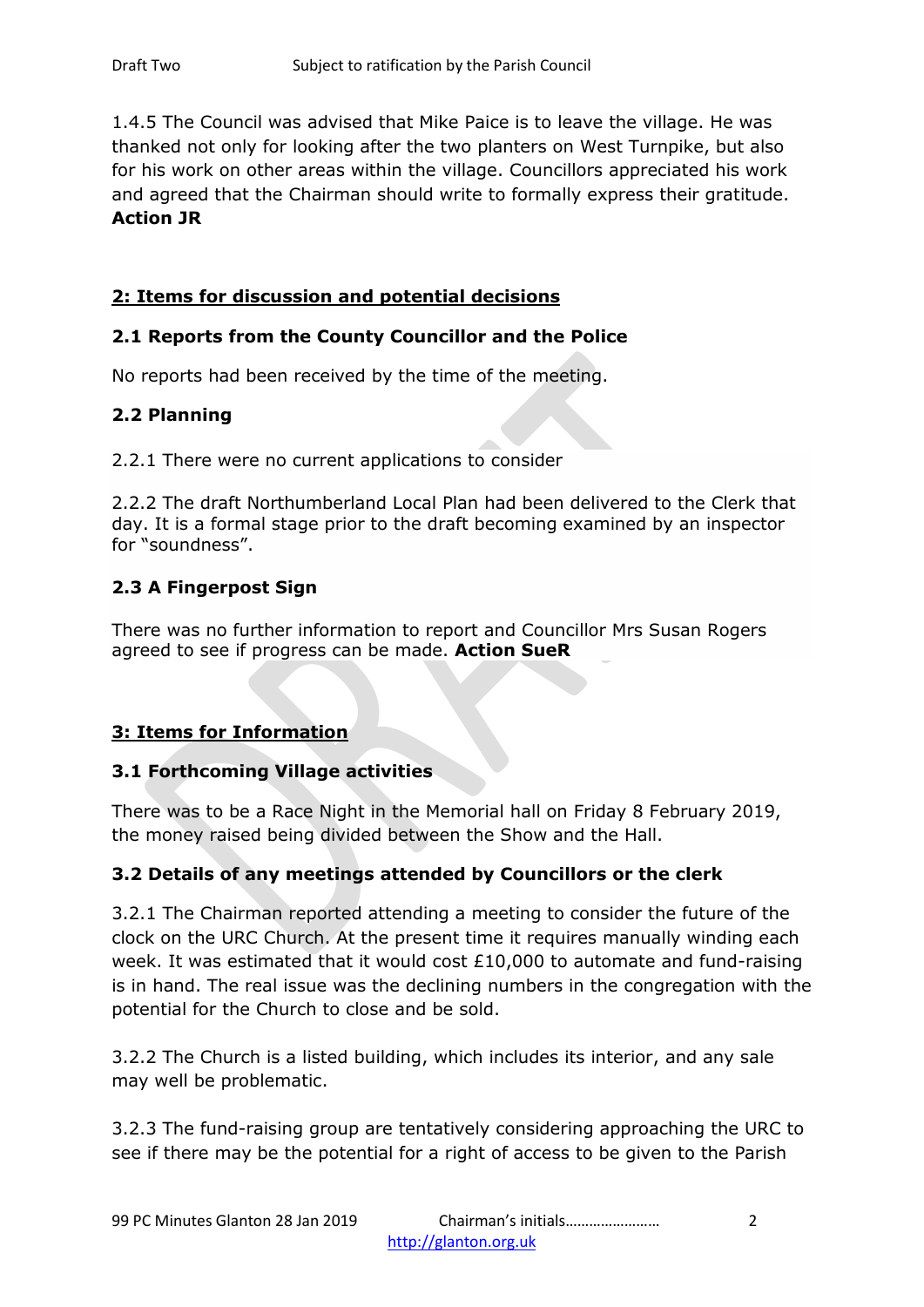Council if the Council were to accept responsibility for maintaining the clock in its present location, once it has been automated.

3.2.4 The Chairman asked for views from his fellow Councillors

- The was general support for trying to retain the clock and Councillors were not averse to the concept of the Council taking on responsibility for the clock.
- There was concern that such a responsibility could extend to the fabric of the Tower.
- There was debated on whether the clock could be installed at another location in the village, but this too could cause difficulties.

3.2.5 It was agreed that the Chairman could continue with the exploratory discussions. **Action JR**

# **3.3 Correspondence received**

3.3.1 The clerk is circulating anything of apparent importance; a stance appreciated by Councillors and tabled some advertising material.

3.3.2 The clerk also reported that NALC were seeking details of any door-to-door salesman using aggressive techniques, especially on the isolated and elderly. Councillors reported an incident a few years ago when such a vulnerable parishioner had been pressured into buying fish but fortunately had paid by a cheque which was subsequently cancelled. **Action SER**

# **4: Administration**

# **4.1 To note the current accounts for 2018/2019 and to authorise any payments**

The accounts were noted [A copy is attached to the signed minutes] and the following payments authorised

> SE Rickitt (the clerk) – Admin Expenses for calendar year 2018 - £104.34

> Thropton Parish Council - Contribution towards the Cluster costs - £9.45

 $>$  Hammer Services – mowing the footpath to Whittingham - £60.00 (when payment was received from the County Council)

# **4.2 Details of Items Councillors wish to raise at the next meeting**

None